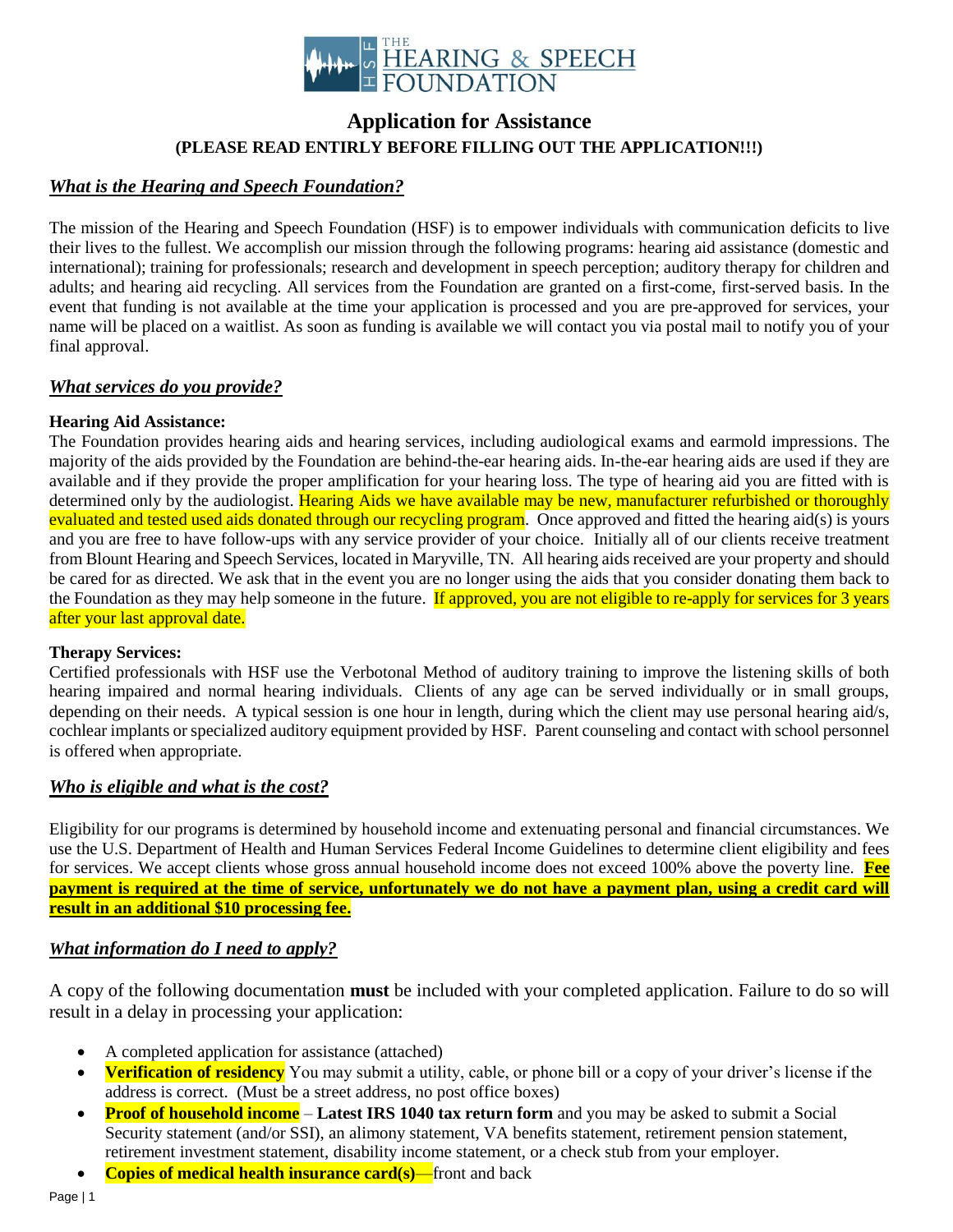

# **2021 U.S. Department of Health & Human Services**

| <b>Household</b> |                | 25%      |                                        | 100%     |
|------------------|----------------|----------|----------------------------------------|----------|
| <b>Size</b>      | <b>Poverty</b> | above    | 26%                                    | above    |
| 1                | \$0            | \$16,100 | \$16,101                               | \$25,600 |
| 2                | \$0            | \$21,775 | \$21,776                               | \$34,840 |
| 3                | \$0            | \$27,450 | \$27,451                               | \$43,920 |
| 4                | \$0            | \$33,125 | \$33,126                               | \$53,000 |
| 5                | \$0            | \$38,800 | \$38,801                               | \$62,080 |
| 6                | \$0            | \$44,475 | \$44,476                               | \$71,160 |
| 7                | \$0            | \$50,150 | \$50,151                               | \$80,240 |
| 8                | \$0            | \$55,825 | \$55,826                               | \$89,320 |
| Over 8           |                |          | Add \$4,540 for each additional person |          |

# **Federal Income Guidelines:**

# **Current Sliding Scale Fees for Services**

| <b>Cost PER</b>                                                                                                                                                                                                                      | $0 - 25%$<br><b>Above</b><br><b>Poverty</b> | 26 - 100%<br><b>Above</b><br><b>Poverty</b> |
|--------------------------------------------------------------------------------------------------------------------------------------------------------------------------------------------------------------------------------------|---------------------------------------------|---------------------------------------------|
| <b>Hearing Aid*</b>                                                                                                                                                                                                                  | \$0                                         | \$0                                         |
| <b>Test &amp; Fitting</b>                                                                                                                                                                                                            | \$30                                        | \$70                                        |
| <b>Two Follow Up</b><br>Visits                                                                                                                                                                                                       | \$60                                        | \$75                                        |
| Ear mold*                                                                                                                                                                                                                            | \$35                                        | \$50                                        |
|                                                                                                                                                                                                                                      |                                             |                                             |
| $\overline{1}$ <sup>ST</sup> AID                                                                                                                                                                                                     | \$125                                       | \$195                                       |
| $2^{ND}$ AID*                                                                                                                                                                                                                        | \$35                                        | \$105                                       |
| <b>TOTAL</b>                                                                                                                                                                                                                         | \$160                                       | \$300                                       |
| <u>in the contract of the contract of the contract of the contract of the contract of the contract of the contract of the contract of the contract of the contract of the contract of the contract of the contract of the contra</u> |                                             |                                             |

\$10 fee is added if using a credit card for payment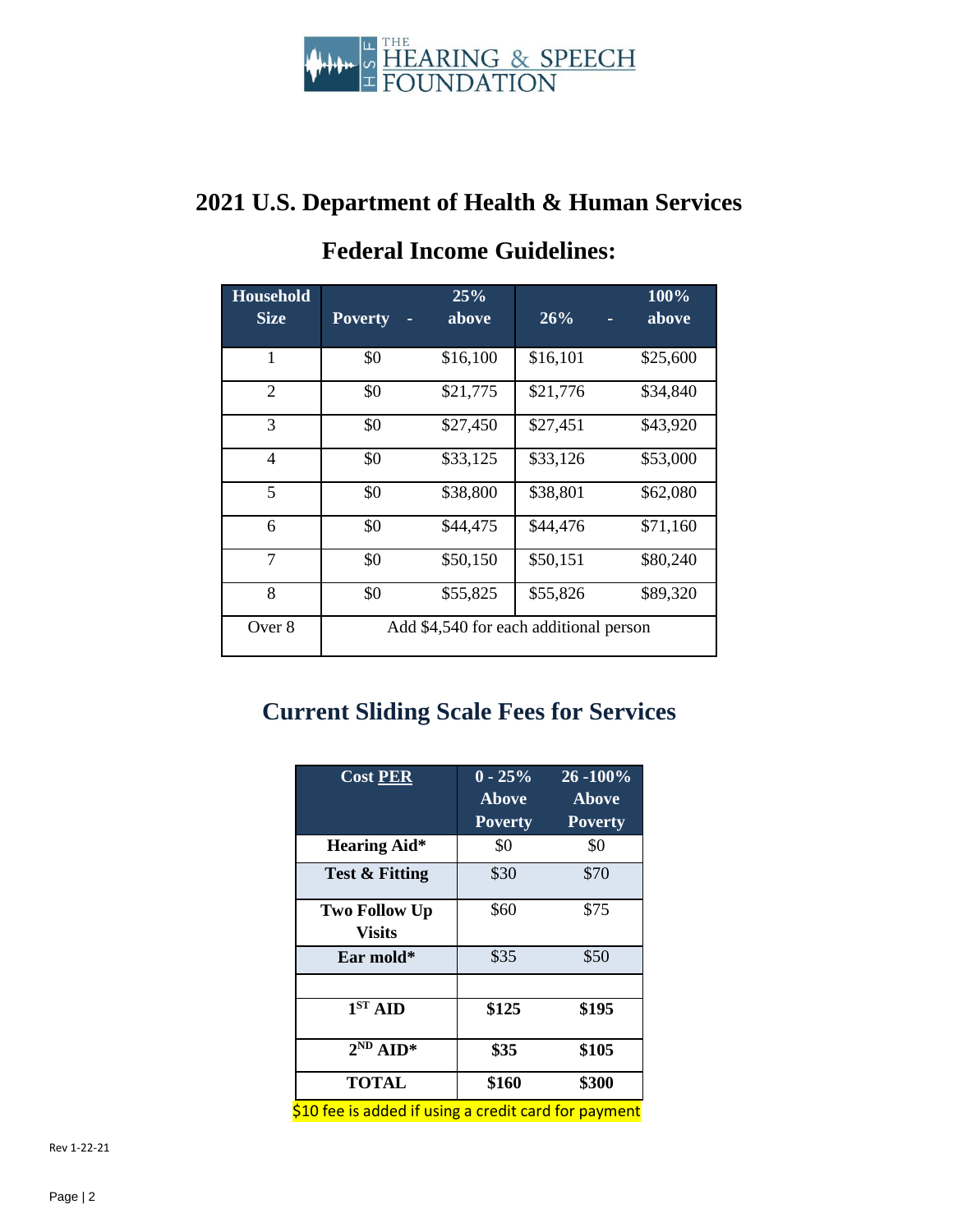

## **Instructions for filling out the application:**

- Make sure all blanks and blocks are filled in. If a question does not apply to you, then write NA for "not applicable." Please do not leave anything blank.
- Make sure **ALL** verification documents are included with your application.
- Make sure you have signed all the signature locations.
- Completed applications are reviewed as received. Services may be delayed if we have to contact you about missing documents or incomplete application.
- Once your application is reviewed, our office will send a letter of your client status with the Foundation. Assistance is first come, first served.

You can submit your completed application by email, mail, fax, or bring it directly to our office. If you have any further questions or need help completing an application, please contact our office and ask to speak with our Outreach Program Coordinator, we will be happy to assist you.

John A. Hinkle Executive Director & Foundation Board Member 1619 E. Broadway Ave Maryville, TN 37804 Phone: (865) 977-0981 / Fax: (865) 977-5444 / Email: jahinkle@handsf.org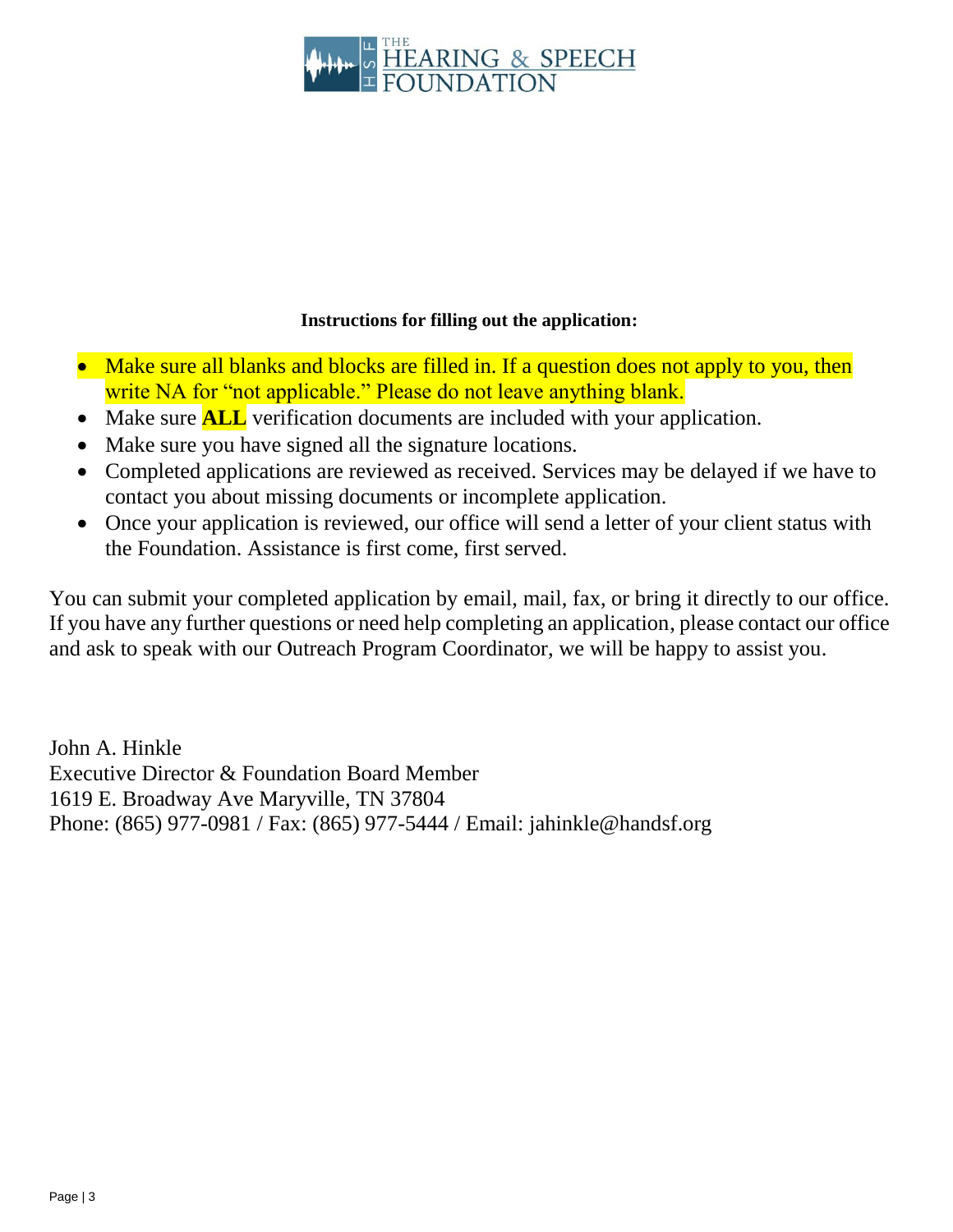

### *Please fill out ALL the following information for services from the Hearing and Speech Foundation.*

| Which services are you applying for:                                | $\Box$ Hearing Aid Assistance                                       | $\Box$ Auditory Therapy                                                                                                  |
|---------------------------------------------------------------------|---------------------------------------------------------------------|--------------------------------------------------------------------------------------------------------------------------|
|                                                                     |                                                                     | Have you applied for Foundation services before? $\Box$ Yes $\Box$ No If yes, when?                                      |
|                                                                     | <b>CLIENT INFORMATION</b>                                           |                                                                                                                          |
|                                                                     |                                                                     |                                                                                                                          |
|                                                                     |                                                                     |                                                                                                                          |
|                                                                     |                                                                     |                                                                                                                          |
|                                                                     |                                                                     |                                                                                                                          |
|                                                                     |                                                                     |                                                                                                                          |
|                                                                     |                                                                     |                                                                                                                          |
|                                                                     |                                                                     |                                                                                                                          |
| <b>Do you have health insurance?</b> $\Box$ Yes $\Box$ No           |                                                                     |                                                                                                                          |
|                                                                     |                                                                     |                                                                                                                          |
| <b>Marital Status:</b> □ Married □ Widowed □ Divorced               |                                                                     | $\Box$ Single $\Box$ NA – Child                                                                                          |
| Gender: □ Male<br>$\Box$ Female                                     |                                                                     | Are you a U.S. Veteran? $\Box$ Yes $\Box$ No                                                                             |
| Are you currently receiving public assistance? $\Box$ Yes $\Box$ No |                                                                     |                                                                                                                          |
|                                                                     |                                                                     |                                                                                                                          |
| $\Box$ Hispanic American $\Box$ Asian American                      |                                                                     | <b>Ethnicity</b> : $\Box$ Caucasian (Non-Hispanic) $\Box$ African American $\Box$ Latino American $\Box$ Native American |
|                                                                     |                                                                     |                                                                                                                          |
|                                                                     | <b>FINANCIAL INFORMATION</b>                                        |                                                                                                                          |
|                                                                     |                                                                     | Total number of individuals and dependents (including yourself) living in your household/home:                           |
| Do you have investment or retirement (pension, IRA, etc) accounts?  | (if Yes, you must provide a statement showing value of the account) | $\Box$ Yes $\Box$ No                                                                                                     |

**Please list name, age & annual income of each on the next page and attach documentation:**

Rev 1-22-21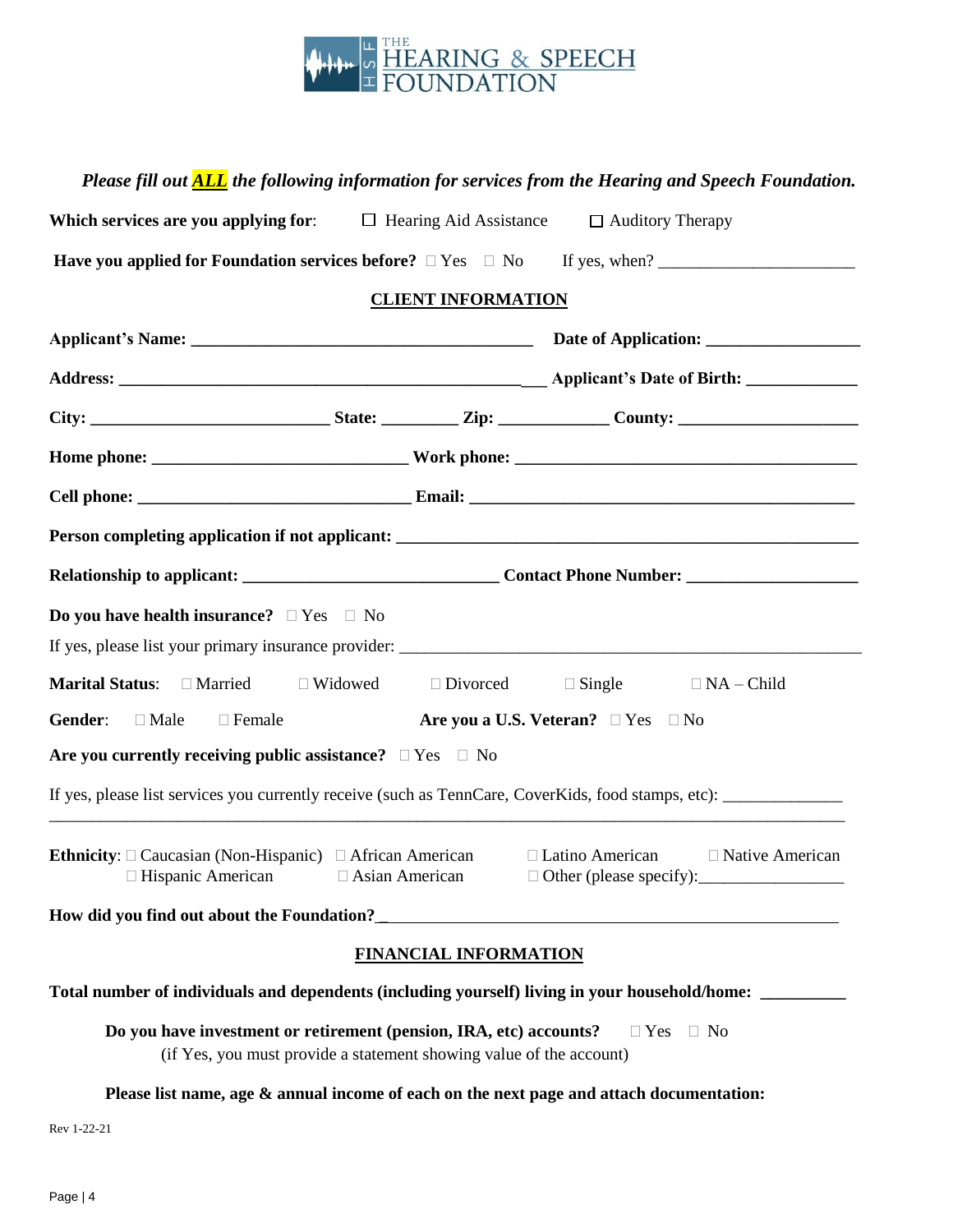

| 1.                                                                                                                                                                                                                                                                                                                                                                                                                                                                              |     |                                                      | \$                   |
|---------------------------------------------------------------------------------------------------------------------------------------------------------------------------------------------------------------------------------------------------------------------------------------------------------------------------------------------------------------------------------------------------------------------------------------------------------------------------------|-----|------------------------------------------------------|----------------------|
| Name (Applicant)                                                                                                                                                                                                                                                                                                                                                                                                                                                                | Age |                                                      | <b>Annual Income</b> |
| $\overline{\phantom{a}}$ , and the contract of the contract of $\overline{\phantom{a}}$ , and $\overline{\phantom{a}}$                                                                                                                                                                                                                                                                                                                                                          |     |                                                      | $\sim$               |
| <b>Name</b>                                                                                                                                                                                                                                                                                                                                                                                                                                                                     | Age | Relationship                                         | <b>Annual Income</b> |
| $\overline{\phantom{a}}$ $\overline{\phantom{a}}$ $\overline{\phantom{a}}$ $\overline{\phantom{a}}$ $\overline{\phantom{a}}$ $\overline{\phantom{a}}$ $\overline{\phantom{a}}$ $\overline{\phantom{a}}$ $\overline{\phantom{a}}$ $\overline{\phantom{a}}$ $\overline{\phantom{a}}$ $\overline{\phantom{a}}$ $\overline{\phantom{a}}$ $\overline{\phantom{a}}$ $\overline{\phantom{a}}$ $\overline{\phantom{a}}$ $\overline{\phantom{a}}$ $\overline{\phantom{a}}$ $\overline{\$ |     |                                                      |                      |
| <b>Name</b>                                                                                                                                                                                                                                                                                                                                                                                                                                                                     | Age | <b>Relationship</b>                                  | <b>Annual Income</b> |
| <u> 1980 - Jan Samuel Barbara, margaret e populazion del control de la propia del control de la propia del control de la propia del control de la propia del control de la propia del control de la propia del control de la pro</u>                                                                                                                                                                                                                                            |     |                                                      | \$                   |
| <b>Name</b>                                                                                                                                                                                                                                                                                                                                                                                                                                                                     | Age | Relationship                                         | <b>Annual Income</b> |
|                                                                                                                                                                                                                                                                                                                                                                                                                                                                                 |     |                                                      | \$                   |
| <b>Name</b>                                                                                                                                                                                                                                                                                                                                                                                                                                                                     | Age | Relationship                                         | <b>Annual Income</b> |
|                                                                                                                                                                                                                                                                                                                                                                                                                                                                                 |     |                                                      | \$                   |
| <b>Name</b>                                                                                                                                                                                                                                                                                                                                                                                                                                                                     |     | Age Relationship                                     | <b>Annual Income</b> |
| $\overline{\phantom{a}}$ $\overline{\phantom{a}}$ $\overline{\phantom{a}}$ $\overline{\phantom{a}}$ $\overline{\phantom{a}}$ $\overline{\phantom{a}}$ $\overline{\phantom{a}}$ $\overline{\phantom{a}}$ $\overline{\phantom{a}}$ $\overline{\phantom{a}}$ $\overline{\phantom{a}}$ $\overline{\phantom{a}}$ $\overline{\phantom{a}}$ $\overline{\phantom{a}}$ $\overline{\phantom{a}}$ $\overline{\phantom{a}}$ $\overline{\phantom{a}}$ $\overline{\phantom{a}}$ $\overline{\$ |     | <u> 1990 - Jan Barat, politik e</u> ta eta eskualdea |                      |
| <b>Name</b>                                                                                                                                                                                                                                                                                                                                                                                                                                                                     |     | Age Relationship                                     | <b>Annual Income</b> |
| $\overbrace{\hspace{25mm}}^{3}$                                                                                                                                                                                                                                                                                                                                                                                                                                                 |     |                                                      |                      |
| <b>Name</b>                                                                                                                                                                                                                                                                                                                                                                                                                                                                     | Age | Relationship                                         | <b>Annual Income</b> |

**I certify the financial information provided on this application is true to the best of my knowledge AND I HAVE ENCLOSED DOCUMENTATION WITH THIS APPLICATION TO VERIFY MY HOUSEHOLD INCOME.**

 $\overline{\phantom{a}}$  , and the contract of the contract of the contract of the contract of the contract of the contract of the contract of the contract of the contract of the contract of the contract of the contract of the contrac

### **Applicant Signature Date**

### **PLEASE BE SURE TO FULLY READ APPLICATION INSTRUCTIONS, COMPLETE, REVIEW, SIGN, AND DATE THE FORM**